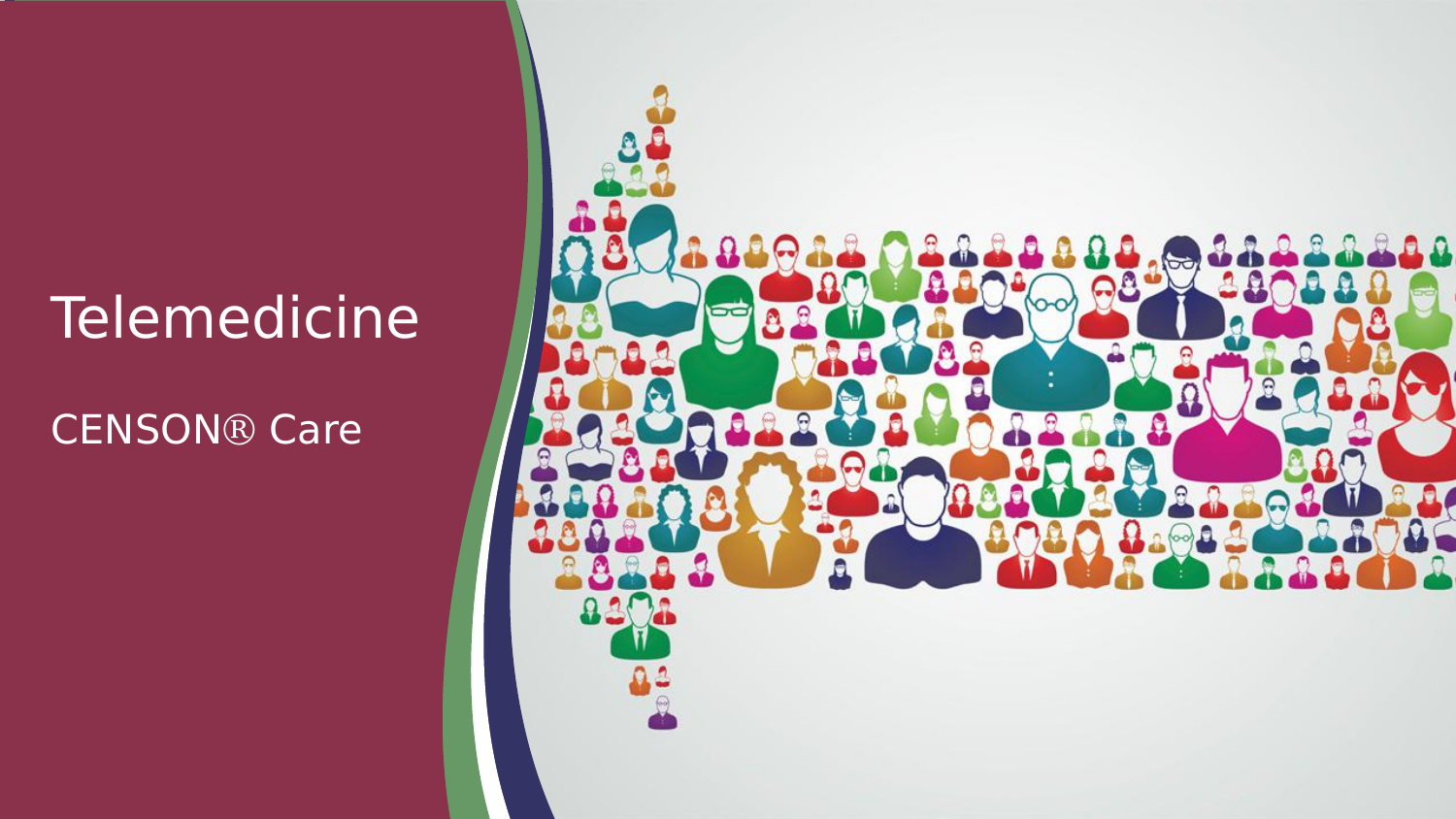# About CENSON® Care

- CENSON® is a developer and provider of Healthcare Information Technology products and services. We offer a broad range of solutions covering Hospital Management,<br>Clinic Management, and Patient Management. With support available in Europe,<br>North America, Asia, Australia, and the Caribbean, in local langu
- Our solutions are available through a subscription model, and meet regulatory requirements including HIPAA and the EU Data Protection Directive.
- We are offering three Patient Management solutions through the RestcommONE Markerplace. They are:
- Remote Patient Monitoring
- Remote Patient Care
- **Telemedicine Collaboration Solution**
- Find out more at censoncare.com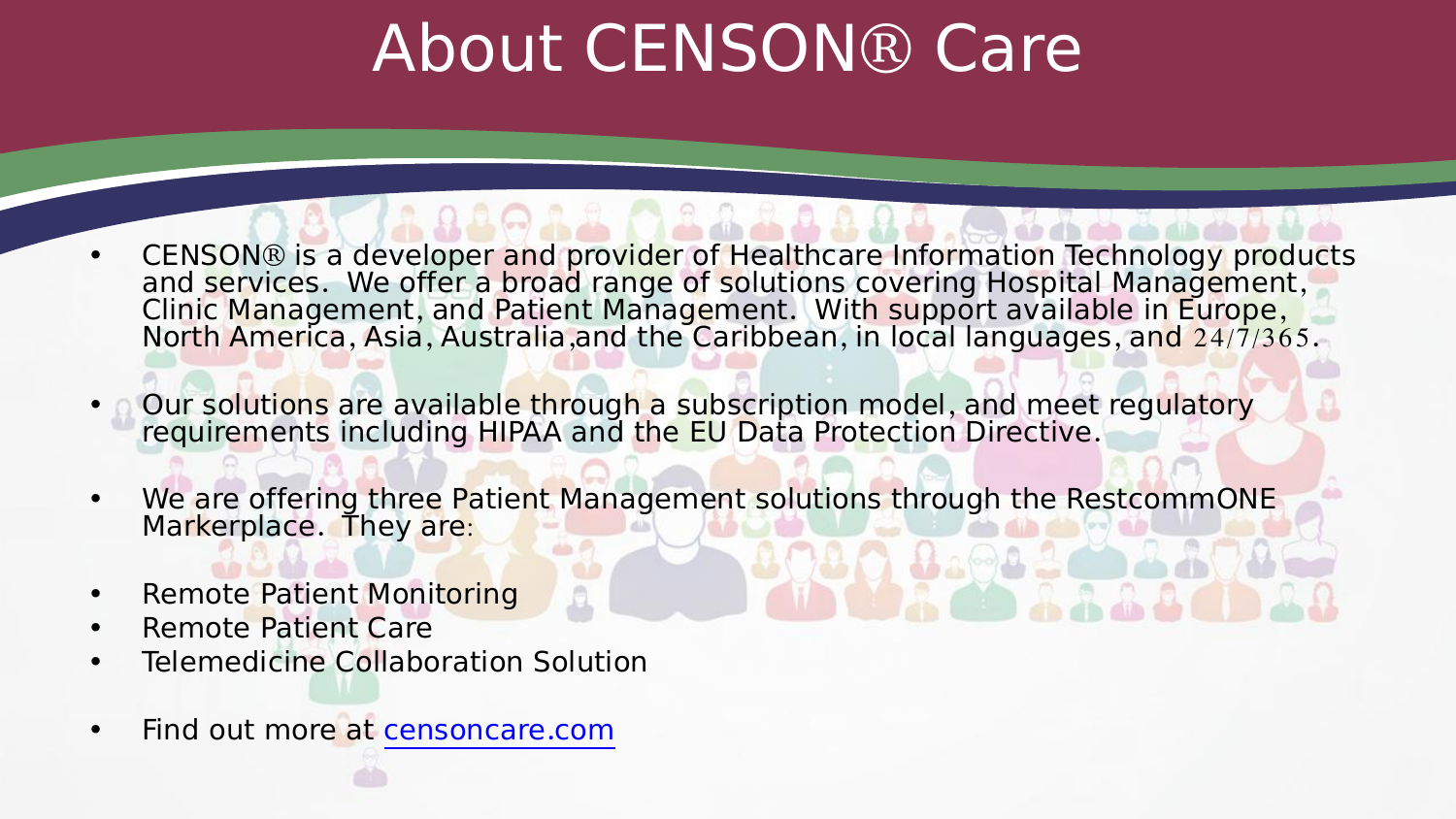# Remote Patient Monitoring

CENSON® Remote Patient Monitoring is a universal e-health solution platform that solves the chronic care problem by offering the flexibility to adapt to<br>national as well as local clinical guidelines - and by using disease-

CENSON® supports off-the-shelf medical devices and tablets – and takes advantage of cloud technology to enable scaling. The solution monitors patient health by comparing health targets, such as blood pressure, to actual readings taken through devices, or manual input.

#### **Target Market**

Home health care agencies, Skilled nursing facilities, Medical clinics, Senior care facilities, Rehabilitation hospitals, and similar. Our Remote Patient Monitoring solution allows these agencies to reduce cost of care delivery, and increase revenues through Medicare/Medicaid.

#### **Target Customer**

Patients who require ongoing monitoring of a chronic health condition, either due to illness, medical condition (such as pregnancy) or age.

#### **Pricing**

- \$39 per patient per month (There is no cost for care givers, physicians, etc. who access the system)
- Includes 400 voice minutes, 300 webrtc minutes, and 120 sms messages permonth. Excess use is charged at standard rates.

#### **Support**

• Toll free phone support available 24/7/365 in local language. Calls may be elevated to helpdesk ticket with support response target of 8 hours for technical issues.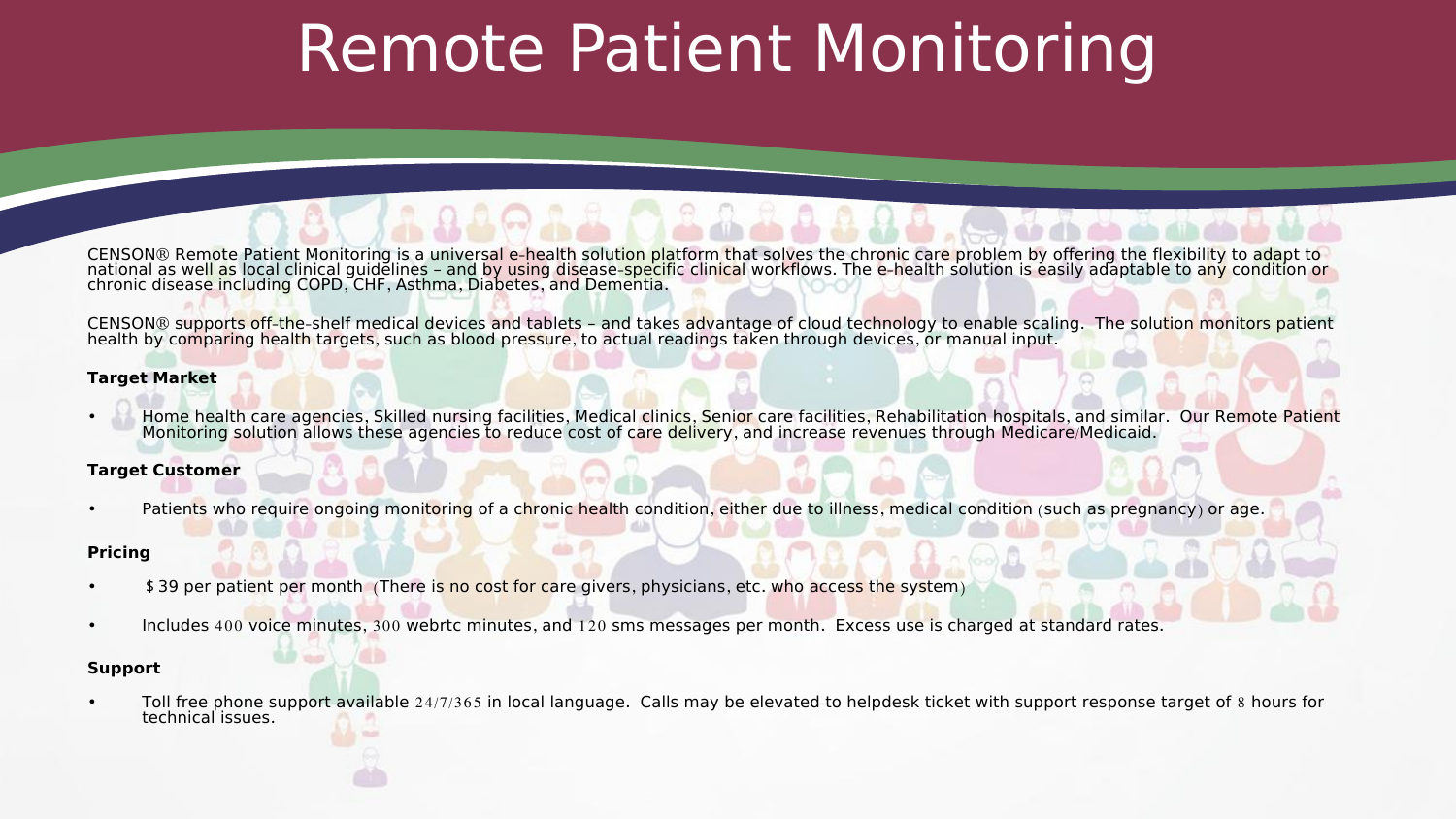# Remote Patient Care/1

CENSON® Remote Patient Care is a universal e-health solution platform that solves the chronic care problem by offering the flexibility to adapt to national as well as local clinical guidelines - and by using disease-specif including COPD, CHF, Asthma, Diabetes, and Dementia.

CENSON® supports off-the-shelf medical devices and tablets – and takes advantage of cloud technology to enable scaling. The solution monitors patient health by comparing health targets, such as blood pressure, to actual readings taken through devices, or manual input.

#### **The CENSON**® **Remote Patient Care solution includes**:

- 911 Support and Follow-up CENSON® can call 911 on your behalf.
- Multilingual Support CENSON® can provide support in local languages.
- Friendly automated calls each day Get peace of mind and security for you and your family.
- Friends or family notification Should you indicate that you are in need of assistance, we will automatically notify the people you designate as personal contacts.
- Medication reminder service, you can easily follow your medication schedule as prescribed by your physician.
- Daily message that includes helpful information on exercising, eating right and living a heart-healthy lifestyle.

#### **Target Market**

End users who suffer from chronic diseases such as asthma, diabetes, copd, chf, dementia, and similar. We see these as a great producrt for MVNO's who wish to provide access to healthcare services, that are fully managed.

#### **Target Customer**

Patients who require ongoing monitoring of a chronic health condition, either due to illness, medical condition (such as pregnancy) or age.

#### **Pricing**

- \$ \$39 per patient per month (There is no cost for care givers, physicians, etc. who access the system)
- Includes 400 voice minutes, 300 webrtc minutes, and 120 sms messages permonth. Excess use is charged at standard rates.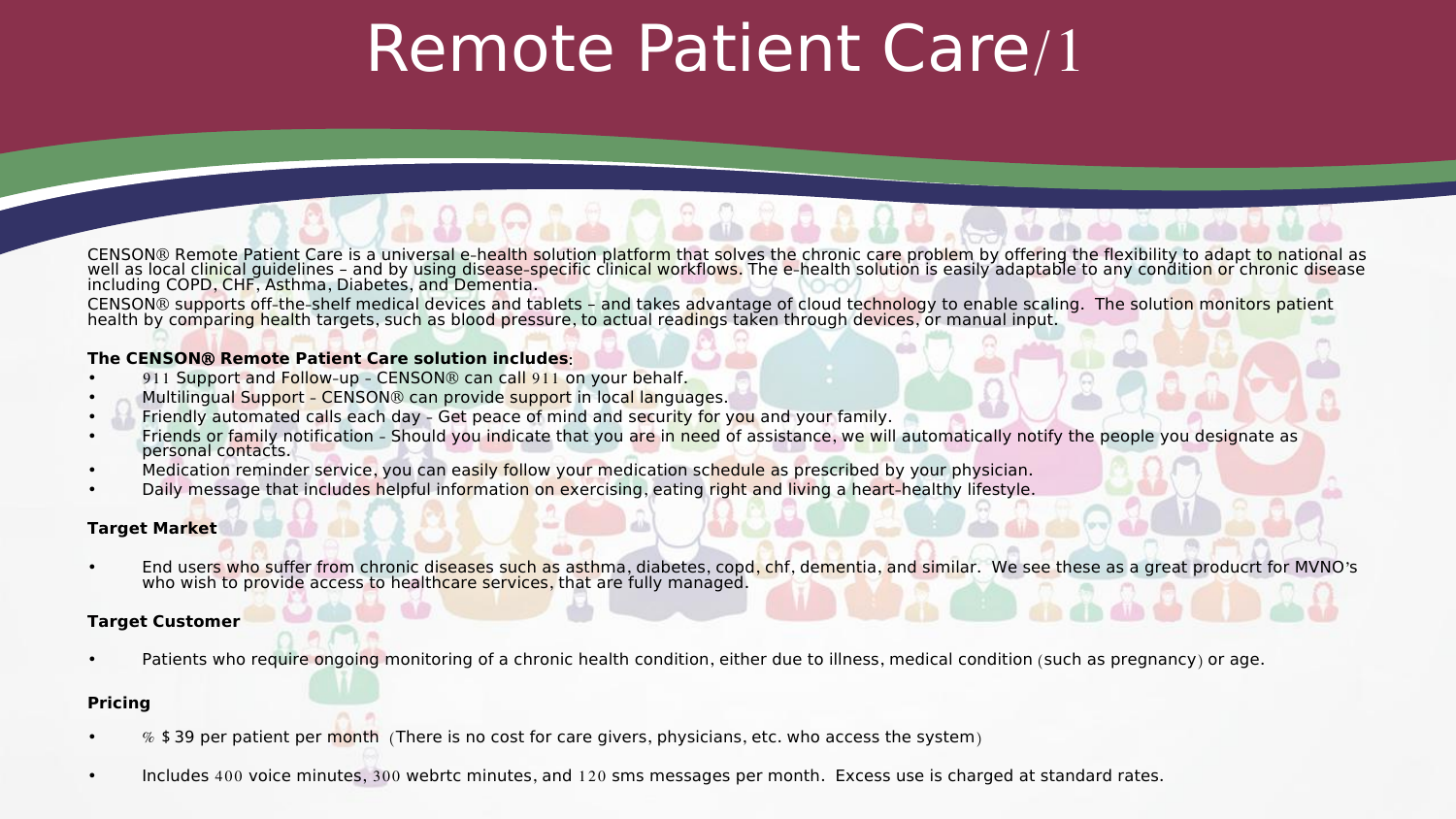### Remote Patient Care/2

- PLUS
- $\bullet$   $\%$  \$39 per patient per month for the following devices:
- CENSON® Tablet
- **Body Weight Scale**
- Blood Pressure Monitor
- **Thermometer**
- Pulse Oximeter
- Remote Patient Monitoring Resources
- Glucose Meter (Optional Diabetes Kit)
- ECG (Optional Cardio Kit)
- Spirometer (Optional Pulmonary Kit)
- Inhaler (Optional Pulmonary Kit)
- Support
- Toll free phone support available 24/7/265 in local language. Calls may be elevated to helpdesk ticket with support response target of 8 hours for technical issues.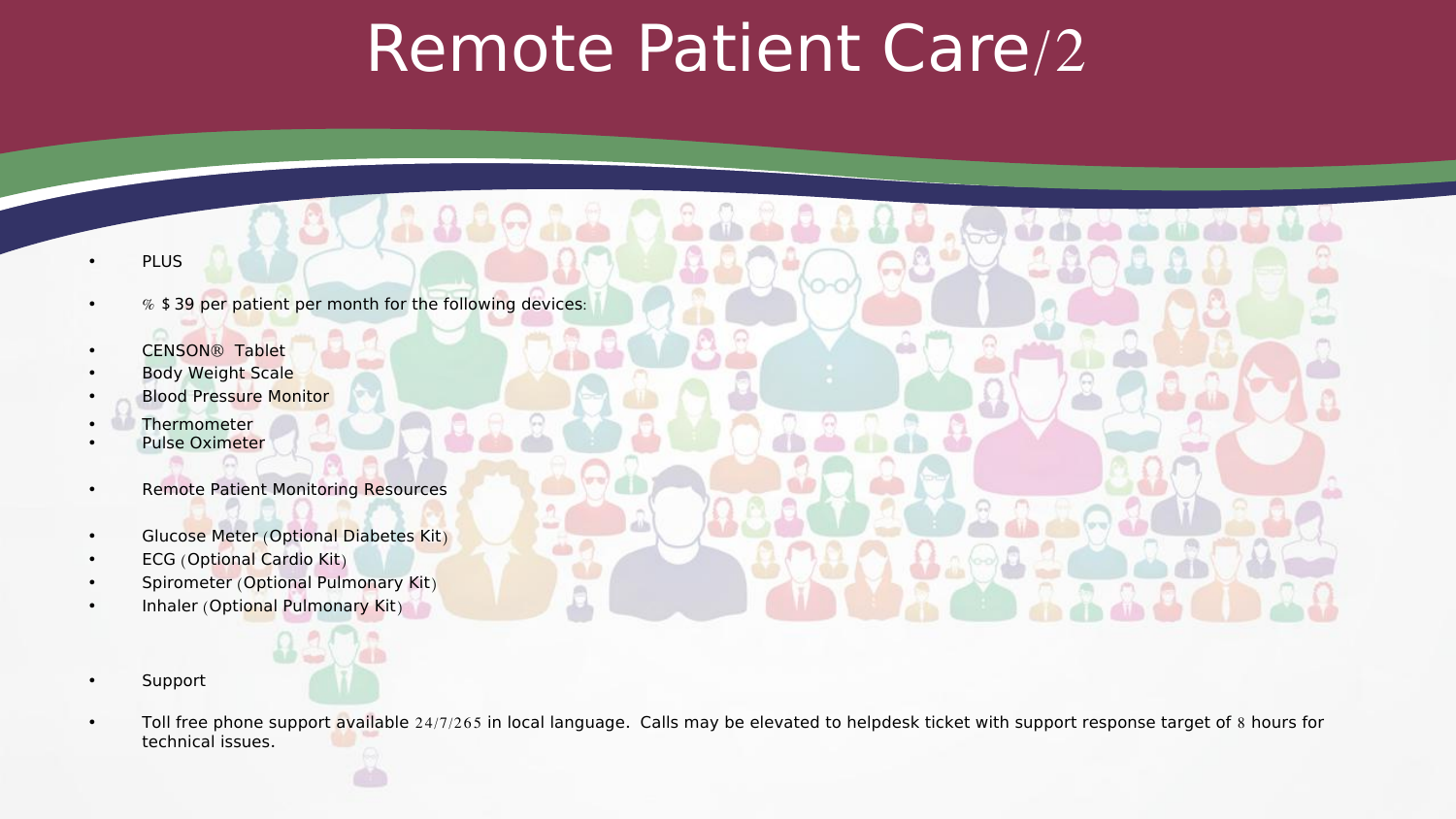# Telemedicine Collaboration Solution

- Doctors and hospitals have often found that they required multiple e-healthcare solutions to monitor patients who have a range of different diagnoses. This has been one of the obstacles making it difficult to harvest telemedicine solutions economic benefits. There is many different telemedicine providers on the market - but we offer a unique and a universal e-health solution to meet your need.
- The system consists of the following major parts:
- A HIPAA compliant web application for the clinician, so that health care professionals can receive measurements, view and analyze patient health data, initiate video consultations with the patient, and prepare clinical workflows.
- A tablet app for the patient, which uses a unique clinical workflow to guide the patient through capturing measurements.
- A large variety of connected measurement devices. A central data repository with IHE-XDS, HL7-CDA, and REST interfaces.
- CENSON® supports secure data exchanges between relevant entities, and can provide operational management necessary to implement and use the solution.

#### **Target Market**

• Hospital systems, Healthcare insurers, HMO's, Specialist medical clinics, Goverment health departments, community health/nursing, and similar.

#### **Target Customer**

• Patients who require ongoing monitoring of a chronic health condition, either due to illness, medical condition (such as pregnancy) or age.

#### **Pricing**

• \$ \$18 per patient per month (There is no cost for care givers, physicians, etc. who access the system) No minutes are included in base package.